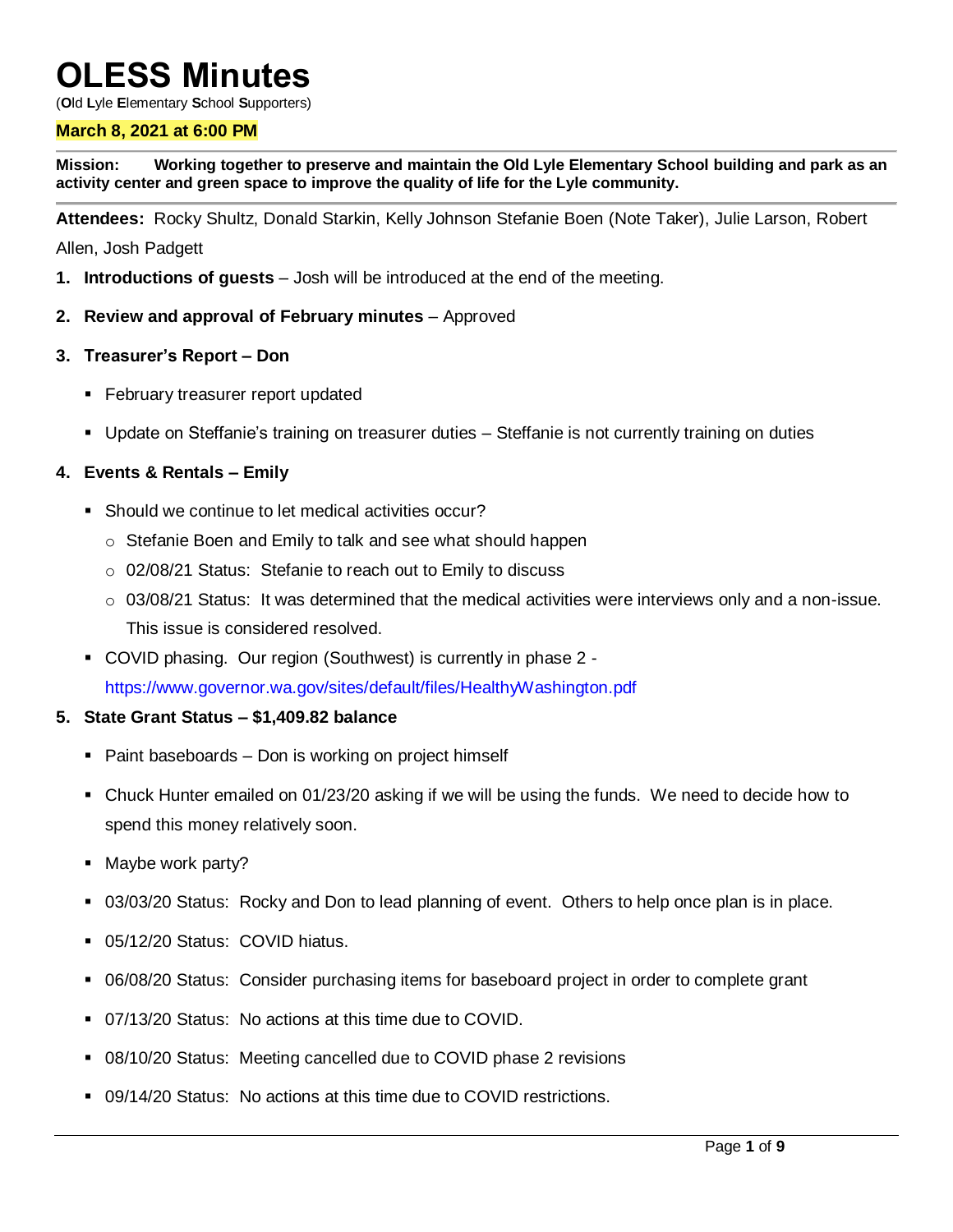- 10/12/20 Status: Stef and Don to look for old reader board quote so we can purchase and get this grant closed out.
- 12/14/20 Status: Kelly to look for coded entry.
- 02/08/21 Status: Back up heater is necessary at LAC. Money to be used for heater and spare parts. Don to take pictures and send with receipts to Kelly for grant reimbursement package.
- 03/08/21 Status: Robert and Don to work on heater issues.

# **6. Inside Lock Box**

- How many keys are inside?
- What do they do?
- **09/14/20 Status: Robert not present**
- **10/12/20 Status: Robert not present**
- **12/14/20 Status: Robert not present**
- **02/08/21 Status: Robert not present**
- 03/08/21 Status: Robert to email Kelly how many keys are in inside lock box and how the process works.

## **7. Incident and Corrective Action Tracking**

- Do we want to generate a formal tracking procedure for incidents and how we correct them?
	- $\triangleright$  Trip and fall on steps Completed and reports sent to board and posted to website
	- $\triangleright$  Graffiti #1 Completed Completed and reports sent to board and posted to website
	- $\triangleright$  Graffiti #2 Completed Completed and reports sent to board and posted to website
	- $\triangleright$  Kids on roof
		- Do we still want to post a sign or are the secured tables enough?
- Kelly to generate format
- **10/12/20 Status: No actions at this time**
- **12/14/20 Status: No actions at this time**
- 02/08/21 Status: Julie to sign and scan reports back to Kelly. Don to confirm description of incident about kids on the roof of the LAC to Kelly for Incident Report. Add cables for tables to corrective actions for Kids on roof incident report.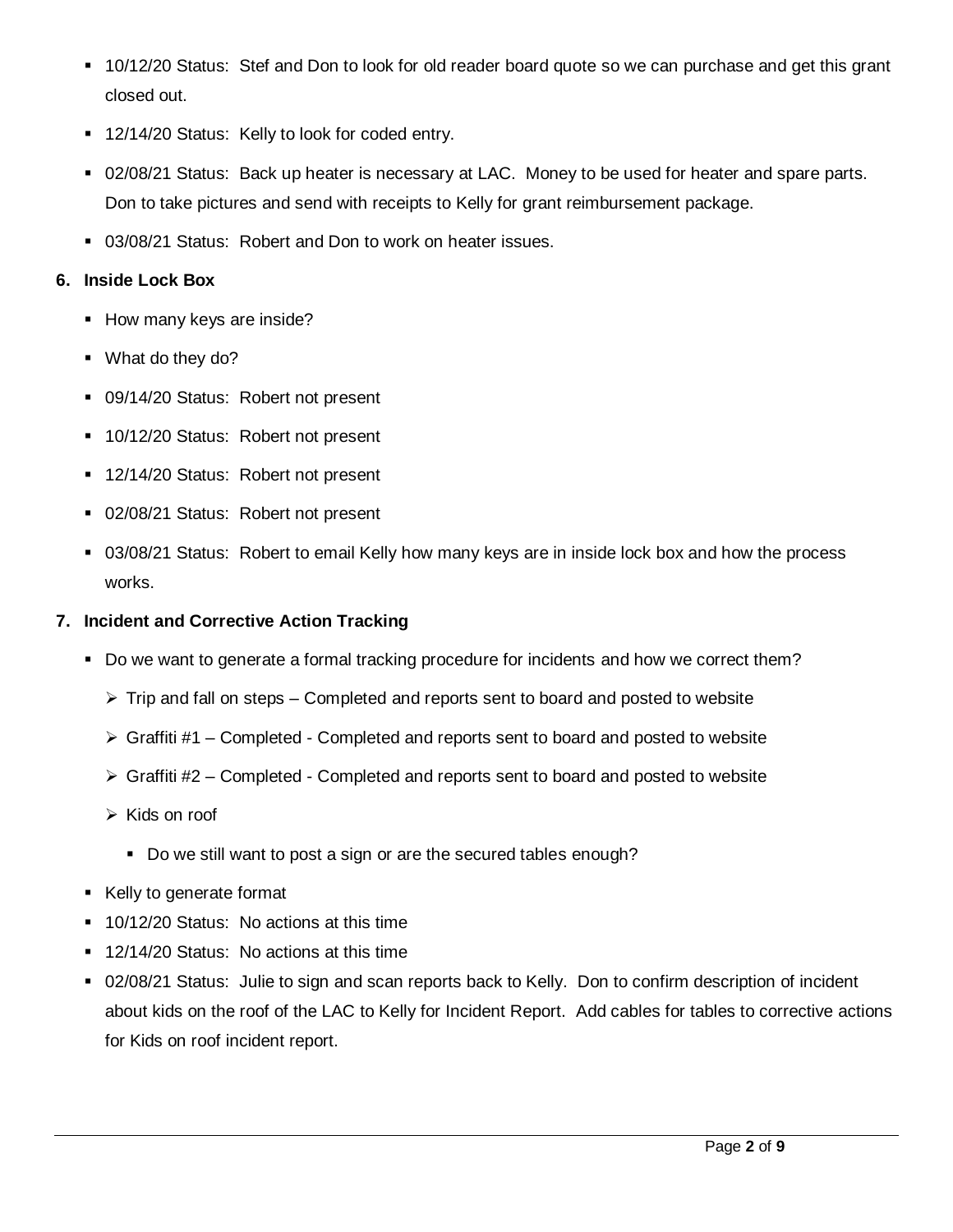03/08/21 Status: All to email Kelly verbiage for sign for keeping kids off the roof. Robert – Need incident report for kids on the roof of the pavilion. We also need a sign for keeping motorized vehicles off the green space.

## **8. Project Updates**

**Bylaw review in process** 

# **9. Should we create a formal process for tenant maintenance requests/work orders?**

 03/08/1 Status: Group decides yes. Electronic system to track tenant maintenance request/work orders. Possibly add this to the Weebly site for renters to log into and post a maintenance request. Kelly to investigate Weebly options.

# **10. Should we create a formal process for tenants to report on-site incidents?**

- Maybe we begin using the members' login functionality in the website?
- 03/08/21 Status: Group decides yes. Who should renters call if items are not working? Renters instructions. Kelly to look into Weebly functionality.

# **11. Ann Varkados requested that we post signs on the LAC that say "Masks Required."**

■ Robert to do

# **12. Green Space Management – Rocky**

 Need to spray the weeds. The county may do for cost of chemicals. Grass – Rocky talked to turf specialists. Need to start the grass in the fall. Need new sprinkler heads. Needs aeration – Could get from Discover rentals. Robert – Using weevils for the puncture vine (historically).

# **13. CEKC Request**

 03/08/21 Status: Needs locked space. Use of nurses office. Maybe willing to pay meetings or locked locked space. Ask for monthly meeting fee and then they can use the nurses office. Kelly to notify Linda Williams.

# **14. Ping Pong Table Donation – Kate Willsen**

 Apparently already delivered and in hallway down by the south classroom. Board will evaluate the ping pong table situation at next in-person meeting.

# **15. Open Forum**

- **Neet in April in person**
- Josh Padgett is agreeable to joining the board for OLESS. WELCOME #7!

### **ACTION ITEMS:**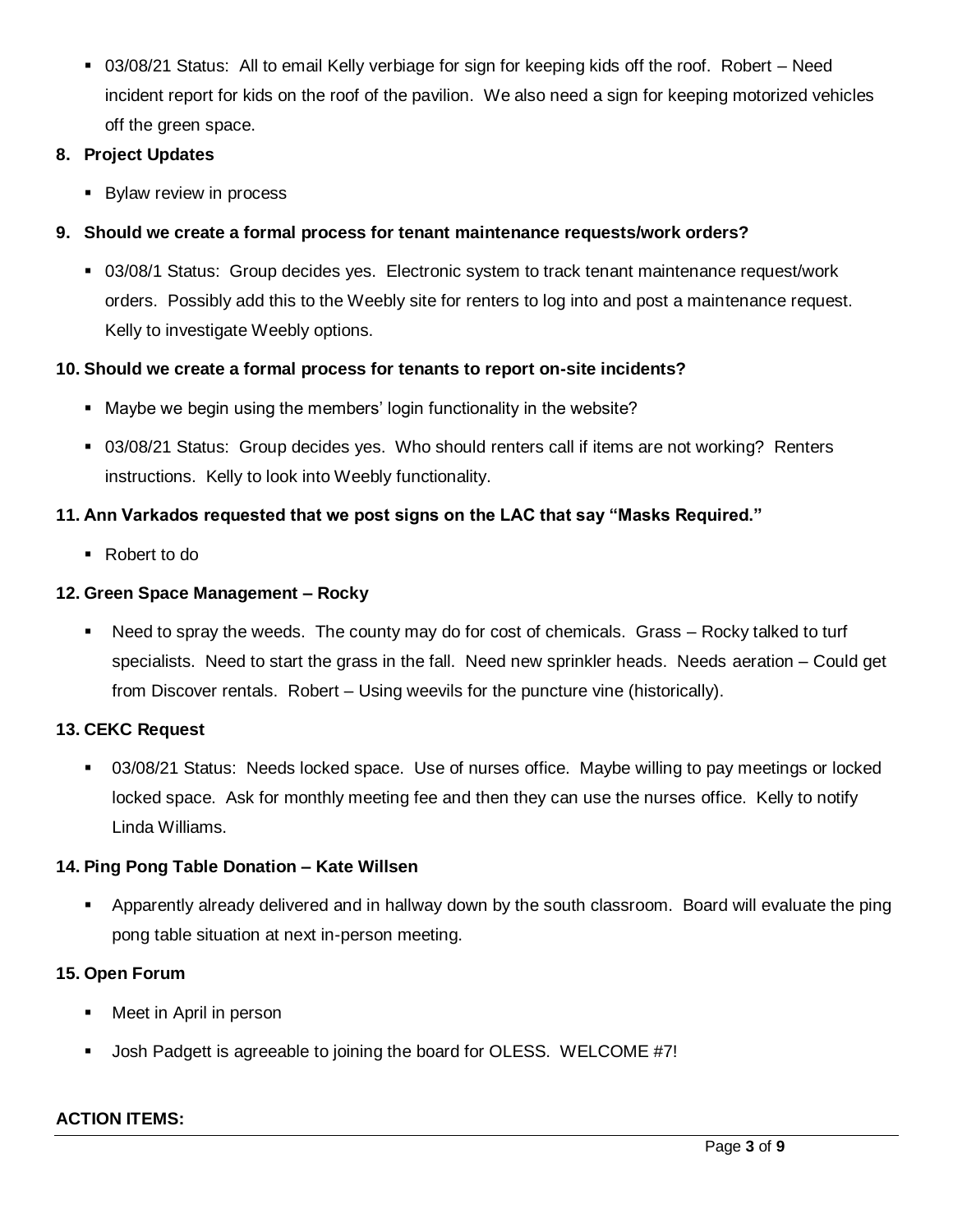# **Don:**

- Work on heater issues so balance of grant can be spent
- Bring ideas for process for tenant maintenance requests to next meeting
- Send before and after pictures and receipts for heater to Kelly for grant reimbursement package
- **Find LAC building measurements**
- **Locate old reader board quote**
- Meet with Stefanie Boen to give her the 2018 Financial Audit paperwork
- Make appointment with Steffanie and Rocky to go over Excel spreadsheet for Treasurer related expenses
- **Email about verbiage for sign regarding kids being on roof**
- **Begin training Steffanie on Treasurer related duties**
- Read 2016 lease agreement looking for details about educational RCW's No longer relevant because educational RCW's govern all school properties - Complete
- **Schedule and manage baseboard painting project**
- Give baseboard painting receipts, pics and copy of checks to Kelly for reimbursement
- Talk to KPUD to find out what would be involved to increase community share of water for greenspace:

### **Emily:**

- Reach out to Stefanie Boen and let her know what medical activities are occurring at the LAC
- Update Ruth with OLESS board responses to her questions
- Update Google business listing
- Update any Google and Facebook information listing Marsha Pope's contact information
- **Update MOU Word Doc for Top Gear Driving School Rental**
- **•** Create flier for LAC to hand out at events
- **Email Facebook about removing old LAC page**
- Post pictures of last year's Halloween Trunk or Treat Event on social media outlets

### **Julie:**

- Sign and scan incident reports about graffiti and send to Kelly
- **Bring ideas for process for tenant maintenance requests to next meeting**
- Ask the Lyle Museum about management of items in the glass case in LAC hallway
- Get dumpster key from Robert to give to WAGAP
- Update board with details about LAC request as COVID testing site
- Place heater in storage closet
- Email about verbiage for sign regarding kids being on roof
- Work with LSD to determine what educational RCW's are applicable to the LAC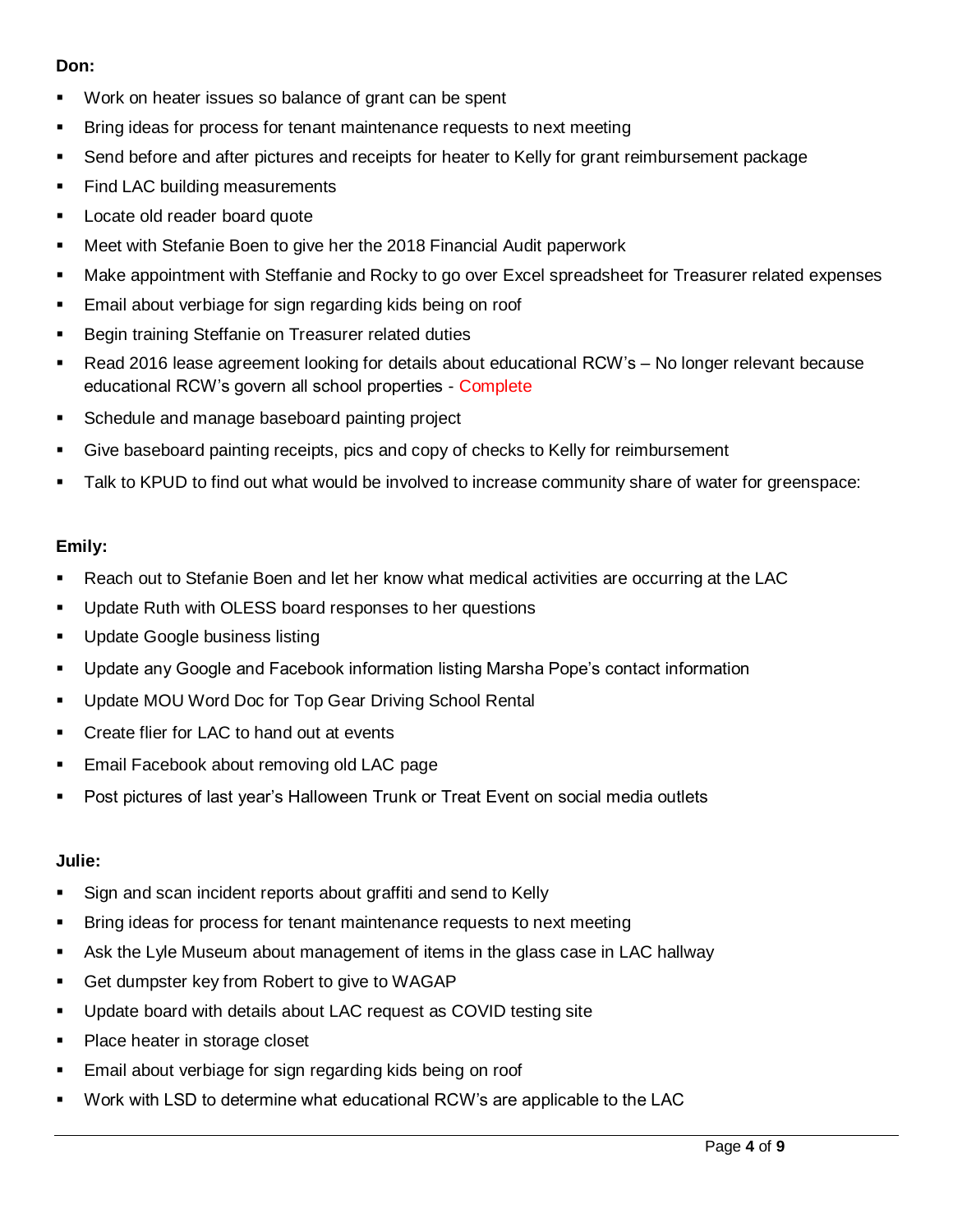- Check out details on listing the LAC as a WiFi hot spot on the OSPI
- Read 2016 lease agreement looking for details about educational RCW's
- As Facebook administrator, work with Emily to transfer authority to the LAC Activity Manager
- Work with LHS to see if students can earn leadership credits for helping at the LAC
- Work with local community groups to generate community calendar
- **Follow up with Ann about receiving donation of basketball hoop**
- Work with Kevin regarding community service hours for LHS students

# **Kelly:**

- **Investigate work order/maintenance request functionality in Weebly.**
- **Investigate renter/member functionality in Weebly**
- Send WAGAP updated MOU and Facilities Lease and Indemnification agreement for 2021 Complete
- Update OLESS roster of board members with Rocky Schultz as Vice President Complete
- Reach out to Josh P about joining OLESS board Complete
- Reach out to Stefanie Johnson to see if she has time to be Treasurer
- Bring ideas for process for tenant maintenance requests to next meeting
- Add cables for tables to corrective actions for Kids on roof incident report Complete
- Add green space watering to the LAC building maintenance schedule Complete
- **Email Linda Williams and ask her to copy Rocky on CEKC meetings Complete**
- Put together grant reimbursement package for heater and replacement parts
- Send email to Linda Williams and copy Kate Willsen so they can begin a dialogue Complete
- Send email to Ann Varkados and copy Kate Willsen so they can begin a dialogue Complete
- **Look into coded entry for LAC**
- **Update building maintenance schedule with new fire extinguisher inspector information Complete**
- Request evidence of coverage from LSD No 406
- **Generate Incident and Corrective Action Report for the trip on steps Complete**
- Generate Incident and Corrective Action Report for graffiti incident #1 Complete
- Generate Incident and Corrective Action Report for graffiti incident #2- Complete
- Generate Incident and Corrective Action Report for kids on roof
- Send combined rental request form to Jonathan Blake and OLESS Board for approval
- Quote for sign to deter kids from getting on roof
- Get proof of coverage from Jonathan for Treasurer to present to LSD No. 406
- Read 2016 lease agreement looking for details about educational RCW's No longer relevant because educational RCW's govern all school properties - Complete
- Look into window rebates from PUD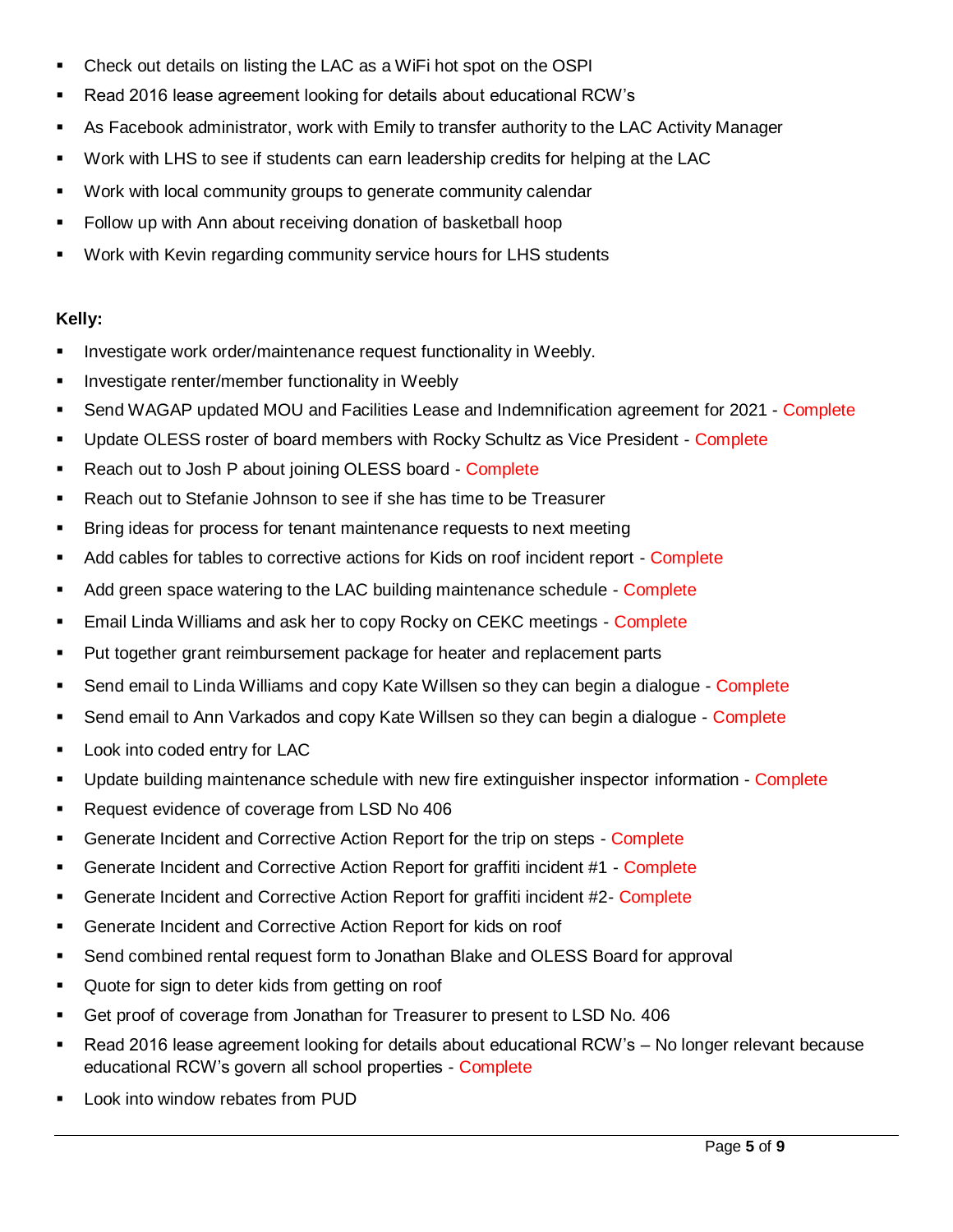- **Add Gorgeswap to LAC website**
- Fix stairs at entryway on west side of building When weather allows, Interface with Klickitat County about entry way/ADA accessibility on North/West portion of building – Kevin Oldfield to help
- Write grant request for 2022 Consider daycare requirements

## **Robert:**

- Work on heater issues so balance of grant can be spent
- Email Kelly about how many keys are in the inside lockbox and how the process works
- **Post "Masks Required" signs at LAC**
- Look over LAC building maintenance and email Kelly with additions
- **Purchase copy of dumpster key for WAGAP and give to Julie Larson**
- Give receipt for dumpster key and painting supplies to Steffanie for reimbursement
- **Determine appropriate watering for green space**
- **Install rack in Supply Room**
- **Investigate entry way heater issue**
- **Investigate rugs for hallway**
- Construct a cage around the HVAC unit
- **IF** Investigate wireless thermostats for heaters for two rooms
- **Investigate contacts to potentially restore chimney**
- Replace boards near skate park as soon as the weather allows 8 total
- Investigate roof leak in boiler room Flashing has been replaced.
- **Replace timer for outside faucet**
- Change four fixtures in cat rescue room
- Replace hose with PVC pipe
- Replace electrical box by the BBQ with outlet with USB port
- **Investigate repair of door bar closest to skate park**

### **Rocky:**

- Bring ideas for process for tenant maintenance requests to next meeting
- Explore ways to manage grass so the green space stays green during the summer
- **Neet with Don and Steffanie for backup training on Treasurer duties**
- Email about verbiage for sign regarding kids being on roof
- Read 2016 lease agreement looking for details about educational RCW's No longer relevant because educational RCW's govern all school properties - Complete
- Plan baseboard painting project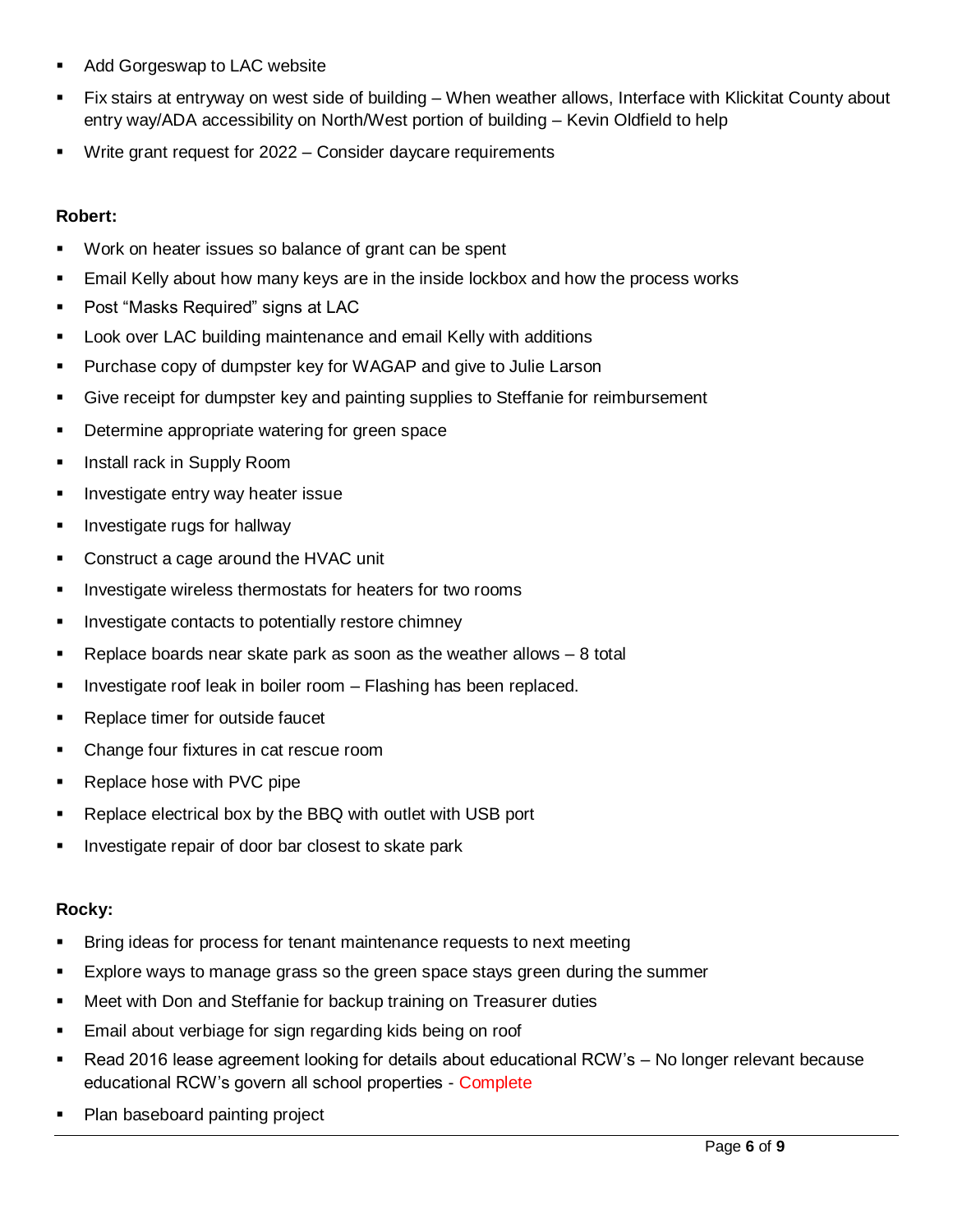- Research options for counter top in pavilion
- Check out Mt Adams Chamber and Dallesport News Letter for advertising space for room rentals
- Look into covers for hallway ceiling lights

### **Steffanie Johnson:**

- **Make appointment with Don to go over spreadsheet**
- **Look over New Board Member Orientation document**
- **Begin training with Don on Treasurer related duties**

### **Stefanie Boen:**

- Bring ideas for process for tenant maintenance requests to next meeting
- **Schedule meeting time for bylaws review**
- **Update website with meeting sign in records**
- Reach out to Emily to find out what medical activities are occurring on site
- **Locate old reader board quote**
- **Audit 2019 Financial Reports**
- Audit 2020 Financial Reports
- Sign off on 2018 Financial Audit report
- **Meet with Don to get 2018 Financial Audit paperwork**
- **Email about verbiage for sign regarding kids being on roof**
- Go over first draft of Fiscal Sponsorship agreement between CEKC and OLESS
- Read 2016 lease agreement looking for details about educational RCW's No longer relevant because educational RCW's govern all school properties - Complete
- **Make Thank You's from the Lyle Activity Center**
- **Send Thank You to Janette Petty**
- Work with Don and Kelly to generate audit work instruction and documentation process for internal auditing of OLESS/CEKC checking account
- **Manage documentation of audit findings**
- Begin tracking donation forms Kelly will send you the form. No need to retroactively track.
- Begin tracking volunteer hours Kelly will send you form. No need to retroactively track.
- **Instagram Follow up on Brielle's email (Forwarded from Marcia B)**

#### **Vern:**

Manage flags appropriately/legally - Ongoing

### **PARKING LOT**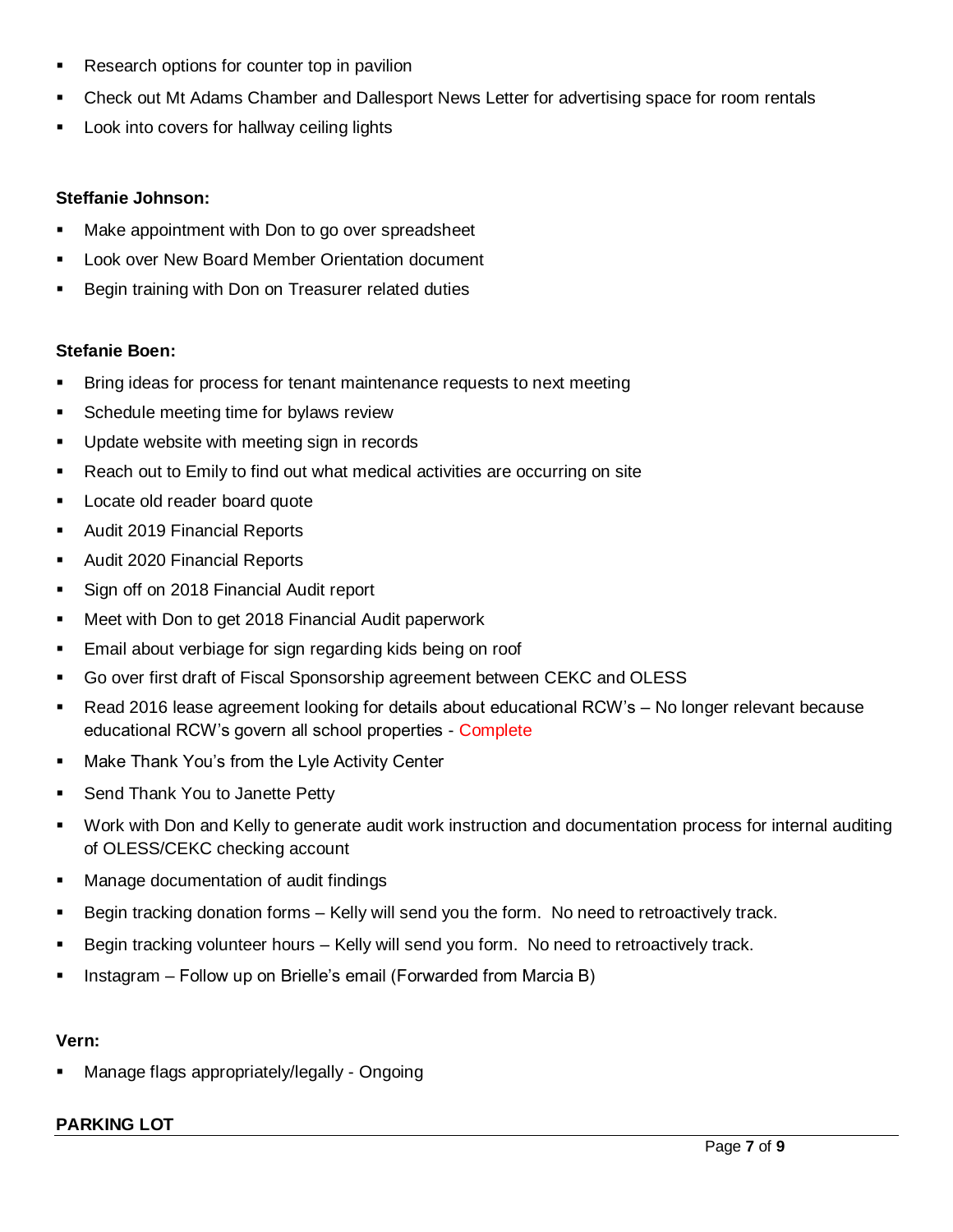- Address labels to correct PO Box on donation cards and envelopes
- Generate more formal lease agreement other than MOU that is currently in use
- Relocate BBQ Moved to OLESS Insurance Project Tracking document
- **Determine how many alarm codes exist in the alarm system**
- Cycle Oregon Research possibility of becoming a stop for Cycle Oregon as a Fundraiser
- **Car Club Ride Fundraiser**
- **Resolve issue of perpetual loss of the key in key box outside**
- **Replace West facing doors on North end of building**
- Seal the tops of the bricks around the pavilion and maybe make it a counter top
- **Generate Routine Maintenance Schedule for the building**
- Outdoor exercise park Skyline Foundation interested in hearing about a project at the LAC for potential donation
- Resolve issue of people pulling picnic tables over to building and on crawling roof. Perhaps post a trespassing sign? – Moved to Incident Report and Corrective Action procedure for kids of roof - Complete
- Thatch green space
	- $\circ$  Generate process for requiring proof of insurance from renters and/or green space users Insurance Requirements – Once figured out needs to be added to the form. Kari from McCoy Holliston may have a way to link them to the necessary insurance. Moved to Insurance Project Tracking document - **Complete**
	- $\circ$  Liability Clause Add question "Do you have liability insurance?" Moved to Insurance Project Tracking document - Complete
		- $\triangleright$  Add section about alcohol Moved to Insurance Project Tracking document Complete
- Create LAC Activity Manager email address so impact of personnel changes are minimized
- Create process for renting tables and chairs to green space users
- Work Instruction for draining pipes in the winter
- Sound system
- Humanities of Washington Affiliate of National Endowment for the Humanities, Do we want them to give presentations at LAC?
- Cleaning work parties
- **Should tree lighting ceremony be an annual event**
- Open house for completion of restoration grant Maybe Gina Mosbruckers performs ribbon cutting ceremony
- **EXED** Look over statement of work for Housekeeping and consider adding kitchen and popcorn maker
- Area above boiler room needs fascia to keep the birds and bats out
- **Projector for rental**
- Mixing valve in janitors closet needs to be replaced